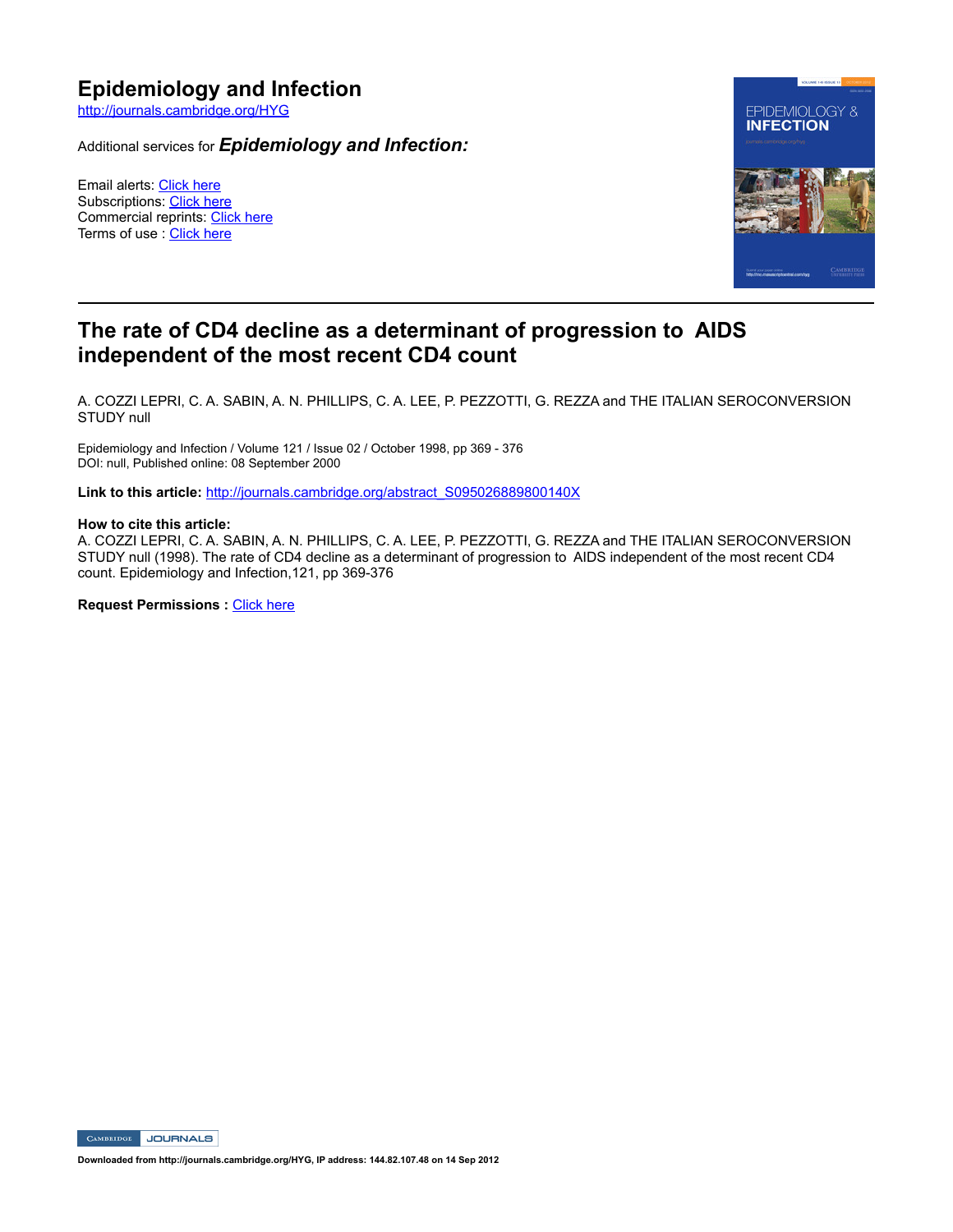# **The rate of CD4 decline as a determinant of progression to AIDS independent of the most recent CD4 count**

# A. COZZI LEPRI<sup>1-3\*</sup>, C. A. SABIN<sup>1</sup>, A. N. PHILLIPS<sup>1</sup>, C. A. LEE<sup>2</sup>, P. PEZZOTTI<sup>3</sup>, G. REZZA<sup>3</sup> AND THE ITALIAN SEROCONVERSION STUDY<sup>†</sup>

" *Royal Free Centre for HIV Medicine and Department of Primary Care and Population Sciences, Royal Free and University College Medical School, University College London, Rowland Hill Street, London NW3 2PF, UK* #

 *Haemophilia Centre and Haemostasis Unit, Royal Free and University College Schools of Medicine* \$<sup>3</sup> Centro Operativo AIDS, Laboratorio di Epidemiologia e Biostatistica, Istituto Superiore di Sanità, 00161, *Rome, Italy*

(*Accepted 3 April 1998*)

#### **SUMMARY**

The data of two cohort studies of HIV-infected individuals were used to examine whether the rate of CD4 decline is a determinant of HIV progression, independent of the most recent CD4 count. Time from seroconversion to clinical AIDS was the main outcome measure. Rates of CD4 decline were estimated using the ordinary least squares regression method. AIDS incidences were compared in individuals who had previously experienced either a steeper or a less steep rate of CD4 decline. Cox proportional hazards model including a time-dependent covariate for the rate of CD4 decline was performed. The rate of prior CD4 decline was significantly associated with the risk of developing AIDS independently from the most recent CD4 count, with a 2% increase in hazard of AIDS ( $P < 0.01$ ) for a difference of 10 cells/mm<sup>3</sup> in the estimated yearly drop in CD4 count. This finding gives scientific credit to the belief that individuals with a prior steeper CD4 decline consistently have a higher subsequent risk of developing AIDS than those with a less steep prior decline.

#### **INTRODUCTION**

Despite reports that plasma viral load strongly predicts progression to AIDS and death, the CD4 lymphocyte count remains an important marker for short term predictions of the risk of AIDS of death in HIV-infected individuals [1–5]. Previous studies have shown that if the CD4 count is known, the time from seroconversion seems to be of little additional value when assessing the risk of progression to AIDS [6, 7]. A recent report from the Multicenter AIDS Cohort Study (MACS) confirmed these results using regression modelling [8]. These findings would suggest that prior rate of CD4 decline may not add much prognostic information if the current CD4 count is known. However, whilst time from seroconversion certainly correlates with the rate of CD4 decline, it only provides information as to the probable history of CD4 decay. Models which incorporate accurate estimates of such a decline are needed to answer to the question: ' given a certain level of CD4 count, is there a differential risk of developing AIDS according to individuals' previous pattern of CD4 decline ?' and if so to quantify this effect. Some authors either assumed

<sup>\*</sup> Author for correspondence.

<sup>†</sup> The Italian Seroconversion Study includes: M. Dorrucci, M. B. Alliegro, S. Boros (Istituto Superiore di Sanità, Rome), A. Sinicco (University of Turin), G. Tarantini (CAVE, Milan), G. Angarano (University of Bari), A. Lazzarin (San Raffaele Hospital, Milan), F. Aiuti (University of Rome), M. Zaccarelli (Spallanzani Hospital, Rome), B. Salassa (Amedeo Di Savoia Hospital, Turin), F. Castelli (University of Brescia), P. Viale (Ospedale Civile, Piacenza), G. Mazzarello (University of Genova), M. Barbanera (Livorno Hospital), V. Colangeli (University of Bologna), L. Ortona (Catholic University, Rome), R. Pristera' (Bolzano Hospital), M. A. Ursitti, (S. Maria Nuova Hospital, Reggio Emilia), U. Tirelli (CRO, Aviano).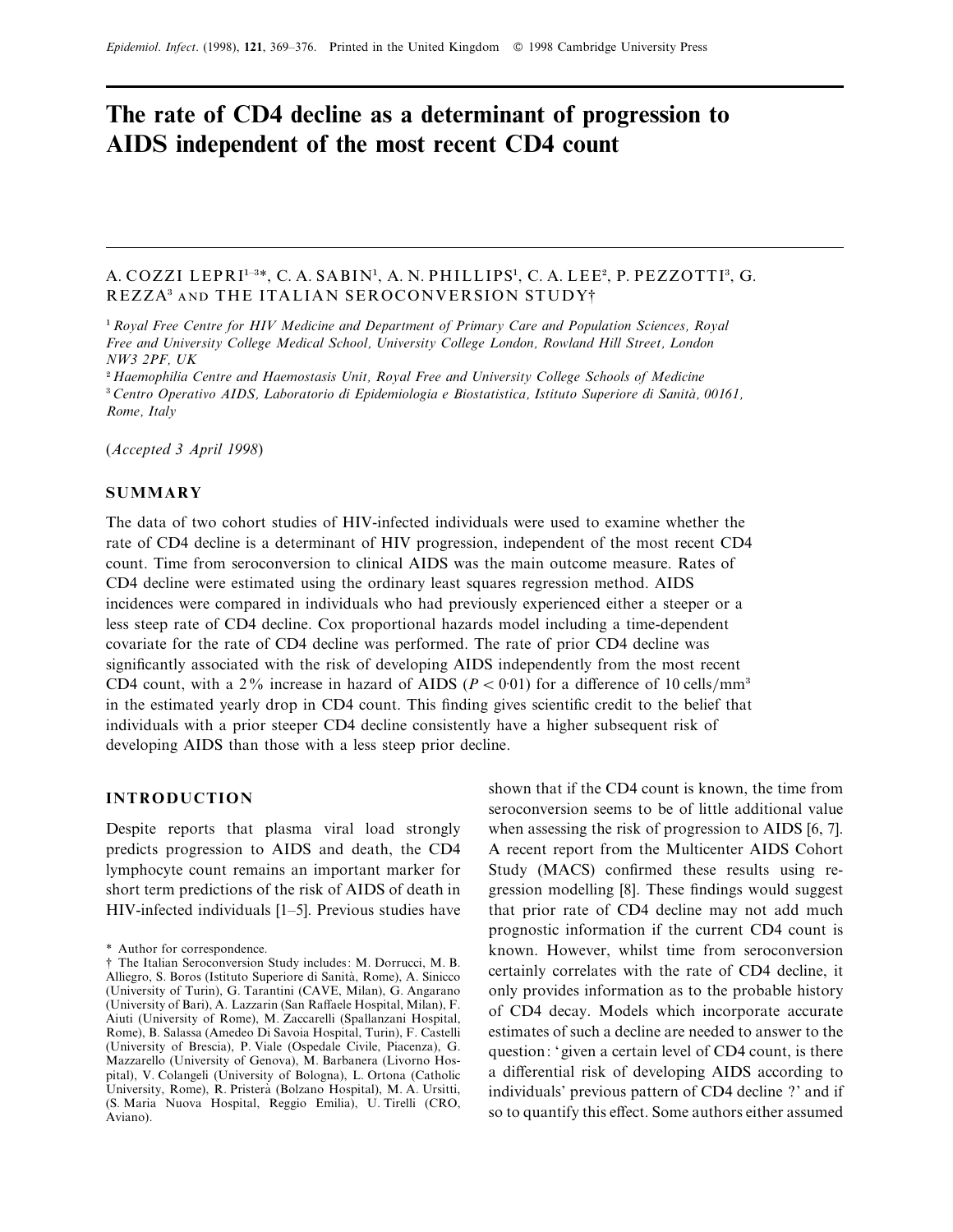or showed that the most recent CD4 count is sufficient for predicting a diagnosis of AIDS [9–11]. In contrast, it has been suggested that the underlying pattern of CD4 decline may provide a more powerful indicator for HIV disease progression than the CD4 count itself [12–15]. Saah and colleagues [13] found that the decline in the CD4 count during the first 6 months of follow-up was associated with the risk of developing AIDS independently from the CD4 percentage and recently Chêne and colleagues [14] showed that among patients whose CD4 count reached  $50$  cells/mm<sup>3</sup> a steeper prior rate of CD4 decline was associated with a poorer survival independently from the actual CD4 count. In contrast, Yong and colleagues [15] reported that individuals who have a low CD4 count for a period of 6 months have higher immediate risk of AIDS than individuals who have just decreased to that level from a higher level 6 months earlier.

In this study we used the data of the Italian Seroconversion Study Cohort (ISSC) and those of the Royal Free Hospital Haemophilia Cohort (RFHHC) of HIV-infected haemophilic individuals to determine whether the rate of CD4 decline is a determinant of HIV progression, independent of the most recent CD4 count. The use of both cohorts allowed the issue to be addressed in individuals who became infected through all the main modes of HIV transmission; i.e. injecting drug use, sexual contacts and receipt of contaminated blood products.

# **METHODS**

Details of the ISSC and RFHHC have been fully described elsewhere [16, 17]. In brief, the ISSC includes 1292 HIV-infected individuals with a documented negative test for HIV followed by a confirmed positive test within 2 years. It is an ongoing study in 16 centres and includes individuals who acquired HIV by sharing needles or through sexual contact. The RFHHC consists of 111 men with haemophilia infected with HIV during 1979–85 after treatment with contaminated blood products. Retrospective testing of stored serum samples and the introduction of sterilized blood products in 1985, have enabled the seroconversion dates to be estimated with a maximum error of 2 years for 83 (74 $\cdot$ 8%) of individuals.

In addition to demographic information such as gender and age, full clinical examinations and measures of CD4 lymphocyte count were conducted about every 6 months in both cohorts; regular monitoring of CD4 count started in 1982. CD4 subset studies were performed by flow-cytometry, using standardized techniques (Ortho diagnostics, Raritan, New Jersey, USA and Becton Dickinson, Crowley, UK for ISSC and RFHHC respectively).

The Italian AIDS surveillance registry and census bureau were used to minimize loss to follow up and to check vital status of individuals enrolled in the ISSC whose last clinical visit was at least 2 years before 31 July 1995. Clinical Status was known on all members of the RFHHC up to 1 January 1996.

## **Study population**

Nine hundred and eighty-three individuals of the ISSC and 103 of the RFHHC with at least three CD4 measurements, for whom we could accurately estimate the rate of CD4 decline, were included in the analysis.

#### **Statistical analysis**

A clinical diagnosis of AIDS according to the European Center for Diseases Control definition in use at the time of the event occurring [17, 18] was the main endpoint of the analysis. To evaluate the influence of the rate of CD4 decline on the course of HIV progression, incidence rates of developing AIDS (per 1000 person-years) after an individual had reached a certain pre-defined CD4 level (300, 200 and 100 cells/mm<sup>3</sup>) were calculated. Incidence rates were compared in individuals who had a ' steeper' or 'less steep' estimated rate of CD4 decline prior to their CD4 count falling below the cut-off level. The time point *t* at which an individual was estimated to decline below a given CD4 count level was determined by linear interpolation between the first count below that level and the previous count. In defining the rate of CD4 count decline prior to the date of reaching this cut-off, we considered the ordinary least square estimates of the slopes calculated over the previous 5 years before *t*. Individuals were divided into ' slow decline' or 'fast decline' if their estimated slope was below (less steep) or above (steeper) the median population slope. This was possible only for patients with at least two CD4 counts over the previous 5 years before *t*.

For the ISSC data, AIDS-free time was calculated as the time from seroconversion to AIDS diagnosis for those who developed AIDS and the time from seroconversion to 31 July 1995 for those without an AIDS diagnosis. AIDS-free time for individuals in the RFHHC was calculated as the time from seroconversion to AIDS diagnosis or 31 December 1995 whichever happened first. Follow-up times of individuals who died before developing AIDS were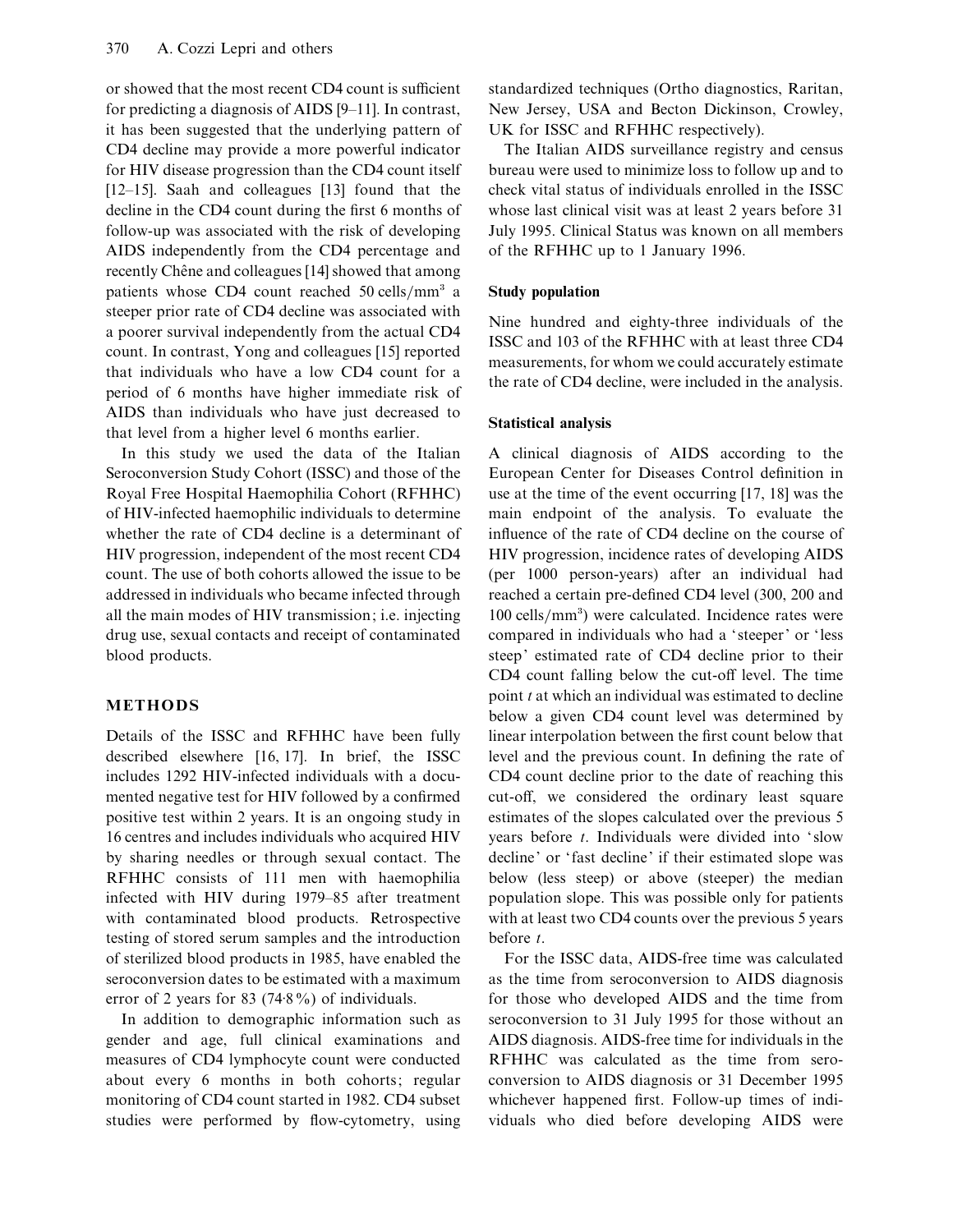

**Fig. 1.** Calculation of a time-dependent estimate for the rate of CD4 count decline in one individual. The slope coefficient of the regression line fitted using CD4 counts measured up to time  $t_j$  ( $j = 3, 4, 5$ ) gives the estimate of the rate of CD4 count decline at time *t j* .

censored at the date of death. A standard Cox proportional hazards model was used for the multivariate analysis. The model included time-dependent covariates for the most recent CD4 count, the previous rate of CD4 count decline and the antiretroviral treatment usage. The covariate expressing the treatment usage was a time dependent indicator taking the value zero until the point in time when the individual first received antiretroviral treatment and 1 thereafter. Treatment was included in the model on an 'intention to treat' basis (i.e. the covariate remained set to one irrespective of whether the patient stopped treatment). This was done because antiretroviral therapy has been shown to affect the CD4 count and to delay the onset of AIDS [18–21]. Antiretroviral treatment included treatment with zidovudine (ZDV), didanosine (ddl) or zalcitabine (ddC) (mainly monotherapy). Age at seroconversion was also included since its association with progression to AIDS is well established [22, 23]. In the Cox regression the previous rate of CD4 decline was estimated by least squares regression for each individual using the CD4 counts measured up to the most recent time point (see below).

## **A time dependent covariate for the estimated rate of CD4 decline**

A new CD4 count had the effect of changing both the most recent value for the CD4 count and the estimate of the rate of decline in the model. Thus, for example, if an individual had 600, 500, 500, 350 and 200 cells}

mm<sup>3</sup> at yearly-spaced times  $t_1 - t_5$ , respectively, the covariate containing the value for the slope would be missing at times  $t_1$  and  $t_2$  (three measurements was the required condition for a sufficiently accurate estimate),  $-50$  at time  $t_3$ ,  $-75$  at time  $t_4$ , and  $-95$  at time  $t_5$  (Fig. 1). Initially the slopes were estimated using all the CD4 counts collected since the estimated date of seroconversion. As a further analysis only those collected over the last 5 years (for those with at least 2 CD4 count over the last 5 years of follow-up) were included in the slope calculations. To test the hypothesis of a differential effect of the rate of CD4 decline according to the level of CD4 count (interaction between the rate of decline and the most recent CD4 count), variables containing the estimated rate of CD4 decline when the CD4 count was included in pre-defined bands (e.g.  $< 100$ , 100–300 and  $300-500$  cells/mm<sup>3</sup>) were added to the model. Similar results were found whichever pre-defined bands were chosen. For convenience, all the analyses were performed using the untransformed scale for the CD4 count, the conclusions being similar when the logarithmic scale for the CD4 count or the square root scale for calculating the slopes of CD4 count decline were used. All statistical analyses were carried out using Statistical Analysis Software (SAS) [24].

# **RESULTS**

A description of the study populations according to gender, mode of transmission, antiretroviral treatment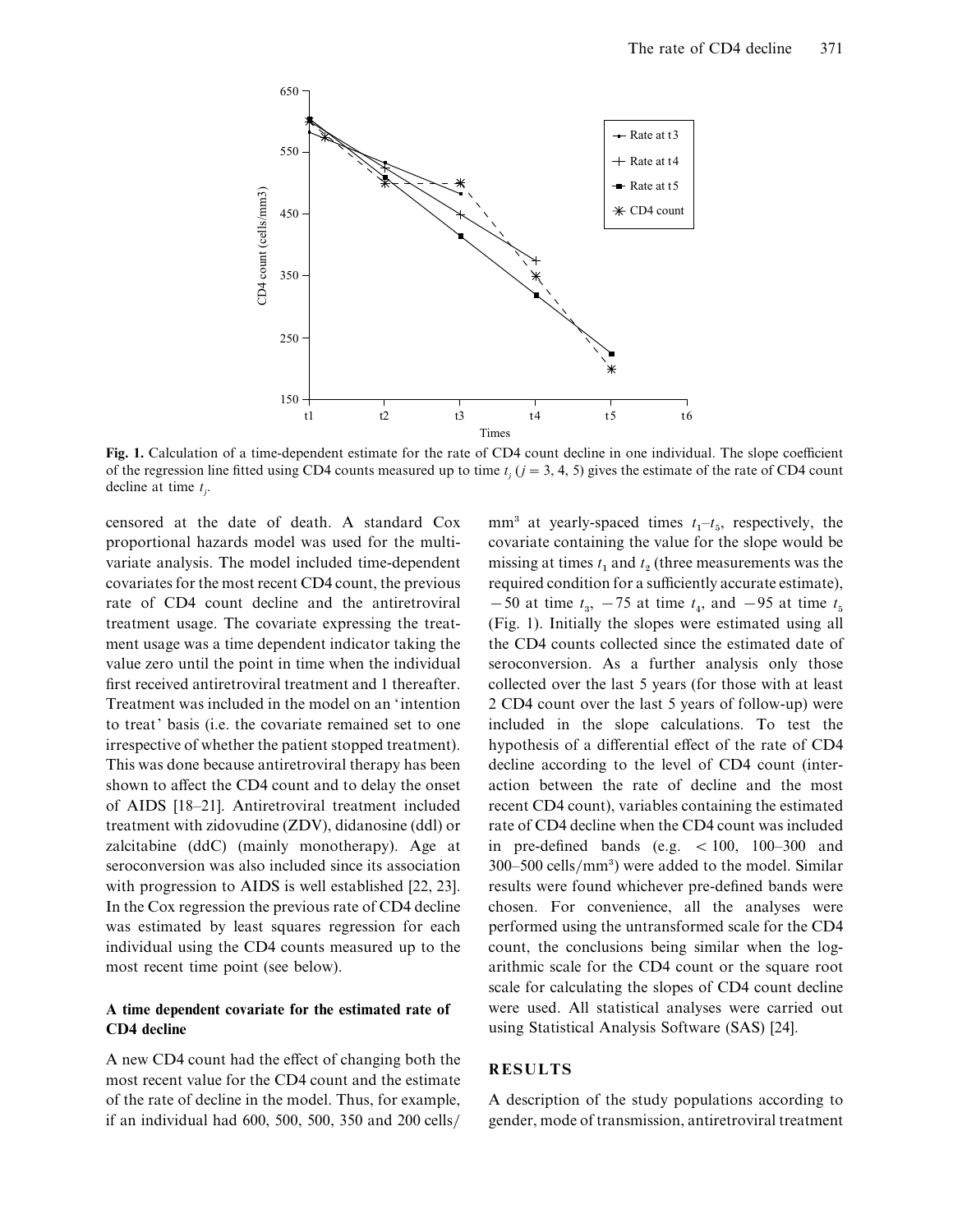#### 372 A. Cozzi Lepri and others

| Table 1. Description of the ISSC and RFHHC study populations* |  |  |  |
|---------------------------------------------------------------|--|--|--|
|                                                               |  |  |  |

|                                  | <b>ISSC</b>          |          | <b>RFHHC</b>   |                     |  |
|----------------------------------|----------------------|----------|----------------|---------------------|--|
|                                  | Number               | Per cent | Number         | Per cent            |  |
| Gender                           |                      |          |                |                     |  |
| Male                             | 693                  | 70.5     | 103            | $100 - 0$           |  |
| Female                           | 290                  | 29.5     |                |                     |  |
| Mode of transmission             |                      |          |                |                     |  |
| Injecting drug use               | 498                  | $50-7$   |                |                     |  |
| Homosexual contacts              | 281                  | 28.6     |                |                     |  |
| Heterosexual contacts            | 187                  | 19.0     |                |                     |  |
| Blood products recipient         |                      |          | 103            | 100 <sub>0</sub>    |  |
| Other                            | 17                   | $1-7$    |                |                     |  |
| Antiretroviral treatment         |                      |          |                |                     |  |
| Yes                              | 495                  | $50-4$   | 59             | 57.3                |  |
| N <sub>o</sub>                   | 488                  | 49.6     | 51             | 42.7                |  |
| <b>AIDS</b>                      |                      |          |                |                     |  |
| Yes                              | 213                  | $21 - 7$ | 49             | 47.6                |  |
| N <sub>0</sub>                   | 770                  | 78.3     | 58             | $52 - 4$            |  |
|                                  | Median (range)       |          | Median (range) |                     |  |
| Age at seroconversion (years)    | $27(14-66)$          |          | $21(2-62)$     |                     |  |
| Follow-up time: (years)          | $5.21(0.87 - 14.37)$ |          |                | $12.77(3.01-16.18)$ |  |
| Number of CD4 count measurements | $7(3-28)$            |          | $26(3-75)$     |                     |  |

\* Only individuals with at least 3 measurements of CD4 count.

† ZDV, ddl, ddC (mainly monotherapy).

‡ Calculated as the time to death for the individuals who died or the time to the date of cut-off of the study for those still alive.

Table 2. *Risk of AIDS* (*calculated as rates per 1000 person years*) *according to the level of CD4 count in individuals who experienced either a steeper or less steep rate of CD4 count decline* (*estimated using ordinary least squares method*) *over the 5 years prior to the CD4 count falling below the cut-off level*

|                                                       | <b>ISSC</b>                                |                 |                 | <b>RFHHC</b>                               |                 |                 |  |
|-------------------------------------------------------|--------------------------------------------|-----------------|-----------------|--------------------------------------------|-----------------|-----------------|--|
|                                                       | Current CD4 count (cells/mm <sup>3</sup> ) |                 |                 | Current CD4 count (cells/mm <sup>3</sup> ) |                 |                 |  |
|                                                       | 300                                        | 200             | 100             | 300                                        | 200             | 100             |  |
| Median prior drop<br>(cells/mm <sup>3</sup> per year) | 79                                         | 93              | 94              | 70                                         | 63              | 72              |  |
| Rate of CD4 decline<br>< median (less steep)          |                                            |                 |                 |                                            |                 |                 |  |
| Number                                                | 191                                        | 156             | 97              | 26                                         | 32              | 22              |  |
| <b>AIDS</b>                                           | 10                                         | 25              | 41              | 12                                         | 18              | 11              |  |
| Person-years (pyrs)                                   | 4722.5                                     | 2958.8          | 1015.3          | $1134 - 4$                                 | 964.9           | 418.7           |  |
| Rate (per 1000 pyrs)                                  | 2.12                                       | 8.45            | 40.38           | 10.58                                      | 18.65           | 26.27           |  |
| $\geq$ median (steeper)                               |                                            |                 |                 |                                            |                 |                 |  |
| Number                                                | 191                                        | 157             | 98              | 26                                         | 32              | 22              |  |
| <b>AIDS</b>                                           | 19                                         | 35              | 45              | 14                                         | 21              | 18              |  |
| Person-years (pyrs)                                   | $4865 - 1$                                 | $2820 \cdot 1$  | 886.6           | 1183.4                                     | 1029.2          | 440.5           |  |
| Rate (per 1000 pyrs)                                  | 3.91                                       | 12.41           | $50-76$         | 11.83                                      | 20.41           | 40.86           |  |
| Total                                                 |                                            |                 |                 |                                            |                 |                 |  |
| Number                                                | 382                                        | 313             | 195             | 52                                         | 64              | 44              |  |
| Relative rate                                         | 1.84                                       | 1.47            | 1.26            | $1-12$                                     | 1.09            | 1.56            |  |
| $(95\% \text{ CI})$                                   | $(0.82 - 4.44)$                            | $(0.85 - 2.56)$ | $(0.81 - 1.97)$ | $(0.48 - 2.65)$                            | $(0.55 - 2.18)$ | $(0.70 - 3.65)$ |  |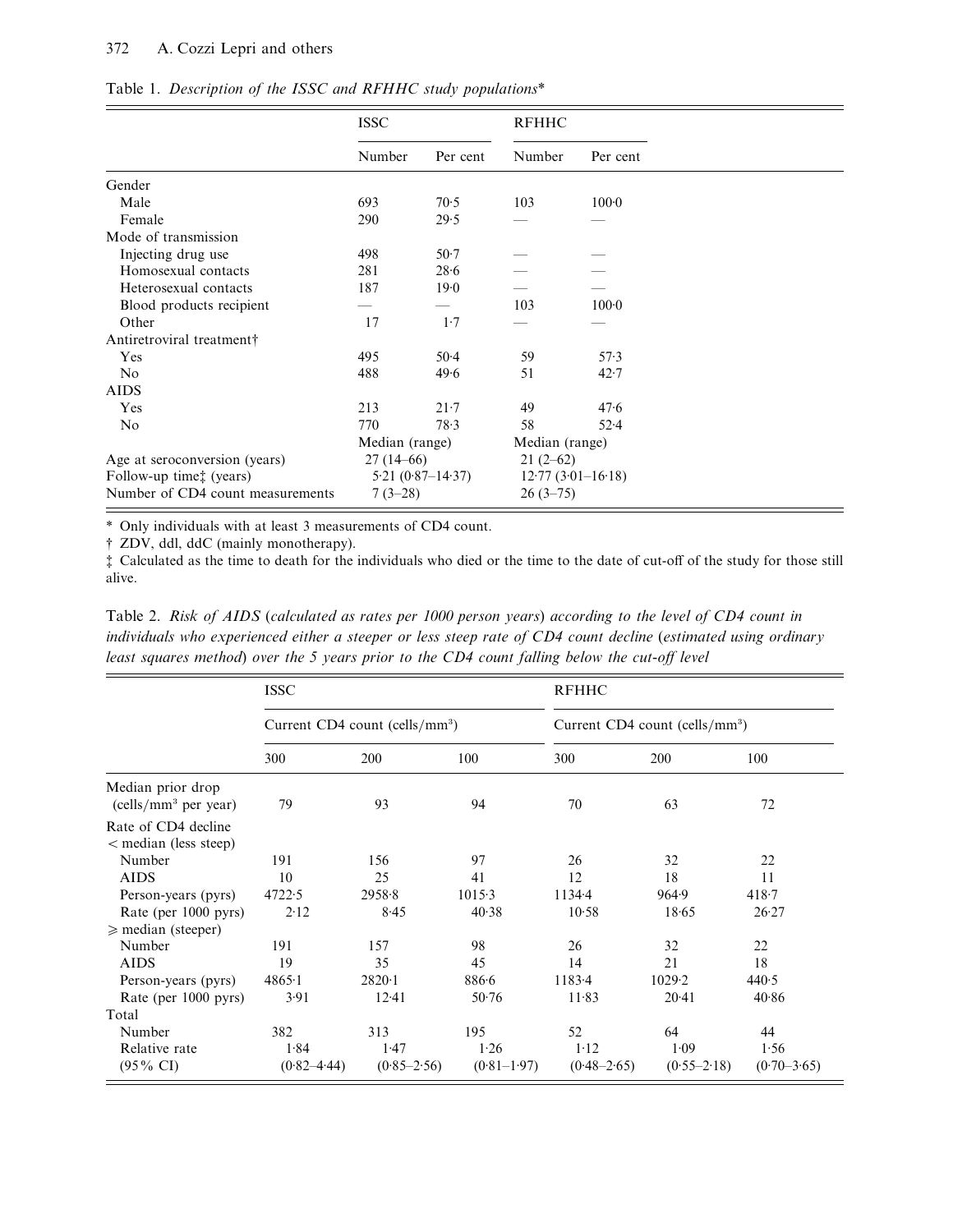|                                                          | Relative hazards of AIDS (95% CI) |                      |  |
|----------------------------------------------------------|-----------------------------------|----------------------|--|
| Covariates                                               | Crude                             | Adjusted*            |  |
| All CD4 counts since the date of SC                      |                                   |                      |  |
| Most recent CD4 count                                    | $1.830(1.682 - 1.992)$            | $1.783(1.600-1.986)$ |  |
| (per $100$ cells/mm <sup>3</sup> lower)                  | $P = 0.0001$                      | $P = 0.0001$         |  |
| Rate of CD decline                                       | $1.028(1.019-1.036)$              | $1.022(1.009-1.035)$ |  |
| (per 10 cells/mm <sup>3</sup> difference in yearly drop) | $P = 0.0001$                      | $P = 0.0006$         |  |
| CD4 counts over the previous 5 years                     |                                   |                      |  |
| Most recent CD4 count                                    | $1.830(1.682 - 1.992)$            | $1.779(1.597-1.981)$ |  |
| (per $100$ cells/mm <sup>3</sup> lower)                  | $P = 0.0001$                      | $P = 0.0001$         |  |
| Rate of CD4 decline                                      | $1.028(1.020-1.037)$              | $1.024(1.011-1.036)$ |  |
| (per 10 cells/mm <sup>3</sup> difference in yearly drop) | $P = 0.0001$                      | $P = 0.0002$         |  |

Table 3. *Relative hazards of developing AIDS from fitting a Cox model with a time dependent covariate for the estimated slopes in the ISSC*

\* Adjusted estimates refer to the model comprising the most recent CD4 count, the ordinary least squares estimates of the slope of CD4 decline, age and treatment usage.

usage and AIDS cases is given in Table 1. The median and range of age at seroconversion, length of follow up, and number of CD4 count measurements are also reported. All patients in the RFHHC seroconverted during 1979–85. As a result, patients in this cohort had a longer follow-up and more CD4 measurements, on average, than those in the ISSC which includes seroconversions up to July 1995. A higher proportion of AIDS cases was also observed in the RFHHC as a result.

Table 2 shows the risk of AIDS, calculated as rates per 1000 person-years (pyrs), conditioning on the level of current CD4 count in individuals who experienced either a less steep or a steeper rate of CD4 decline over the previous 5 years. It is clear from this table that the risk of AIDS strongly increases as individuals reach lower levels of the current CD4 count; the risk of AIDS for a current count of  $100$  cells/mm<sup>3</sup> was  $3-4$ times bigger than that at  $300$  cells/mm<sup>3</sup> in the RFHHC and 13–20 times in the ISSC. Individuals who experienced a faster decline in CD4 count over the previous 5 years were at higher risk of developing AIDS than those with slower prior declines at each CD4 level (300, 200 or 100 cells/ $\text{mm}^3$ ). Although the association was not significant at the conventional level of 0.05, this crude analysis performed using the data from ISSC and from the RFHHC consistently showed rate ratios above one when comparing the 2 groups of individuals (Table 2). So, for example, the risk of developing AIDS for an individual in the RFHHC with a current CD4 count of 300 cells/mm<sup>3</sup> and having a rate of CD4 decline of 70 cells per year or more is 12% higher than that of someone with the same level of CD4 count but a less rapid rate of CD4 decline  $(< 70$  cells per year). Very similar results were obtained when the slopes were calculated using the CD4 counts observed only over the 3 years before the pre-defined cut-off, which was considered as the shortest period required to obtain an accurate estimate using the least squares method (data not shown).

Results from fitting the Cox model confirmed those of the crude analysis (Tables 3, 4). The effect of the most recent CD4 count was still the most important factor in predicting an AIDS event after adjusting for the estimated rate of CD4 decline and the other covariates considered (Wald  $\chi^2 = 110.3$ ,  $P = 0.0001$ and Wald  $\chi^2 = 33.8$ ,  $P = 0.0001$ , in the ISSC and RFHHC respectively). Whilst the effect of the estimated rate of CD4 decline was reduced after adjusting for the most recent CD4 count it remained associated with the outcome independently of the most recent count, age at seroconversion and treatment usage (Wald  $\chi^2 = 11.6$ ,  $P = 0.0006$  and Wald  $\chi^2 = 5.8$ ,  $P =$ 0.02, in the ISSC and RFHHC respectively). From the estimated coefficients a difference of 10 cells/mm<sup>3</sup> in the estimated yearly drop in CD4 count was associated with about 2% increase in risk of AIDS, the individuals with a faster decline being at higher risk. The effect was slightly bigger and marginally more significant when the estimates of the slope were calculated considering the CD4 counts observed only over the last 5 years (Tables 3, 4). As with the crude analysis, virtually identical results were found when considering CD4 counts observed only over the last 3 years (data not shown). To test the hypothesis of a different predictive value of the rate of CD4 decline according to the most recent CD4 count, an interaction term between these 2 variables has been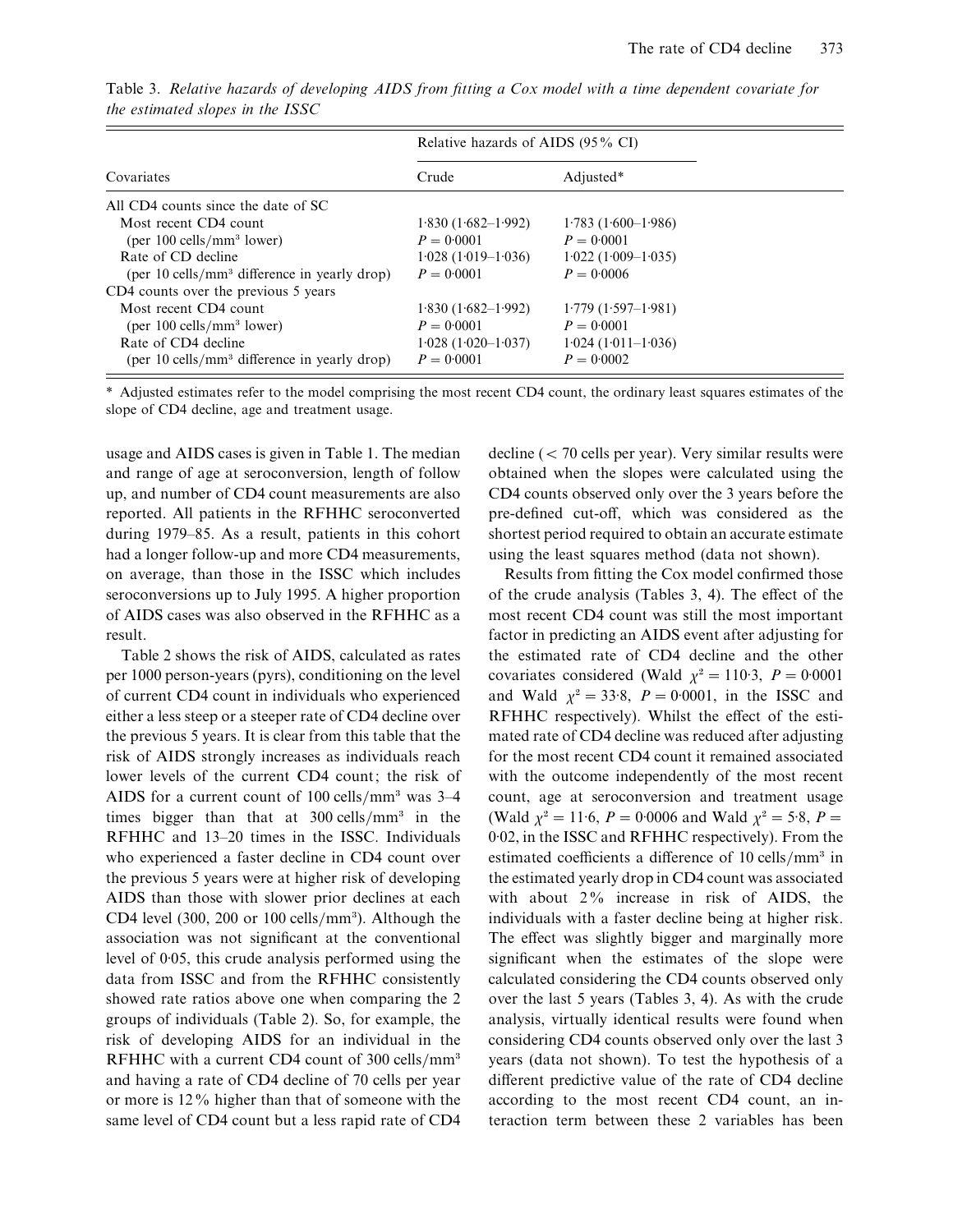|                                                          | Relative hazards of AIDS (95% CI) |                        |  |
|----------------------------------------------------------|-----------------------------------|------------------------|--|
| Covariates                                               | Crude                             | Adjusted*              |  |
| All CD4 counts since the date of SC                      |                                   |                        |  |
| Most recent CD4 count                                    | $1.766(1.492 - 2.090)$            | $1.809(1.481 - 2.210)$ |  |
| (per $100$ cells/mm <sup>3</sup> lower)                  | $P = 0.0001$                      | $P = 0.0001$           |  |
| Rate of CD decline                                       | $1.024(1.004-1.045)$              | $1.017(1.003-1.031)$   |  |
| (per 10 cells/mm <sup>3</sup> difference in yearly drop) | $P = 0.02$                        | $P = 0.02$             |  |
| CD4 counts over the previous 5 years                     |                                   |                        |  |
| Most recent CD4 count                                    | $1.766(1.492 - 2.090)$            | $1.802(1.476 - 2.199)$ |  |
| (per $100$ cells/mm <sup>3</sup> lower)                  | $P = 0.0001$                      | $P = 0.0001$           |  |
| Rate of CD4 decline                                      | $1.026(1.005-1.048)$              | $1.018(1.004-1.033)$   |  |
| (per 10 cells/mm <sup>3</sup> difference in yearly drop) | $P = 0.01$                        | $P = 0.01$             |  |

Table 4. *Relative hazards of developing AIDS from fitting a Cox model with a time dependent covariate for the estimated slopes in the RFHHC*

\* Adjusted estimates refer to the model comprising the most recent CD4 count, the ordinary least squares estimates of the slope of CD4 decline, age and treatment usage.

added to the initial model. Since there was no statistical evidence for an interaction and the relative hazards calculated at various levels of the most recent CD4 count were very similar, the covariate expressing the interaction effect was excluded from the final model.

# **DISCUSSION**

The results of this study clearly show that the entire history of CD4 count contains additional prognostic information to the most recent CD4 count. In particular, individuals whose CD4 counts have fallen most rapidly are those with the highest risk of AIDS even when the current CD4 count is controlled for. Some evidence of the existence of this effect was found when comparing the rates of developing AIDS after an individual had reached a certain pre-defined CD4 level in 2 groups of individuals whose prior rate of CD4 decline was steeper or less steep than the population average. Whilst this was a very crude analysis, mainly for illustrative purposes, a more powerful analysis, involving the use of the Cox proportional hazards model with an updated covariate containing the continually changing estimate of the rate of CD4 decline, adjusted for the continually changing most recent CD4 count, showed that the significance of the association is much higher  $(P < 0.01)$ . These results are drawn from two different cohorts of individuals for whom an accurate estimate of the date of seroconversion is available. Hence, it is unlikely that our findings are simply a consequence of biases in the estimates of AIDS-free time. All the main modes of HIV transmission (i.e. injecting drug use, sexual contacts and receipt of contaminated blood products) were represented across the 2 cohorts so our results apply to all individuals irrespective of how they acquired HIV infection. Further, results were virtually identical when the analyses were repeated considering death as the endpoint (data not shown).

Our findings although consistent with those found by previous studies [13–15] are in contrast with those reported elsewhere [10, 11] that the current CD4 count alone is sufficient to predict future progression. However, this discrepancy might be explained by the different statistical methods used. Our results also contradict one of the assumptions of the continuoustime Markov model [12]. However, the magnitude of the effect, after adjusting for the most recent CD4 count, is small ( $2\%$  increase in risk per 100 cells/mm<sup>3</sup> difference in yearly drop in CD4 count) compared to the risk for  $100$  cells/mm<sup>3</sup> difference in the CD4 count (about 80% increase). Therefore, it is unlikely that failing to incorporate this effect in Markov models would have a major effect on results.

Previous studies using data from these 2 cohorts [7, 8] and the data of the MACS [9], suggested that the prior history of CD4 decline in a given patient could be ignored when assessing the risk of AIDS once his/her most recent CD4 count is known. These studies did not, however, consider an accurate estimate of the CD4 count decline explicitly in the analyses and, as a result, these finding are not directly comparable. For example, it is possible that 2 individuals may have the same current level of CD4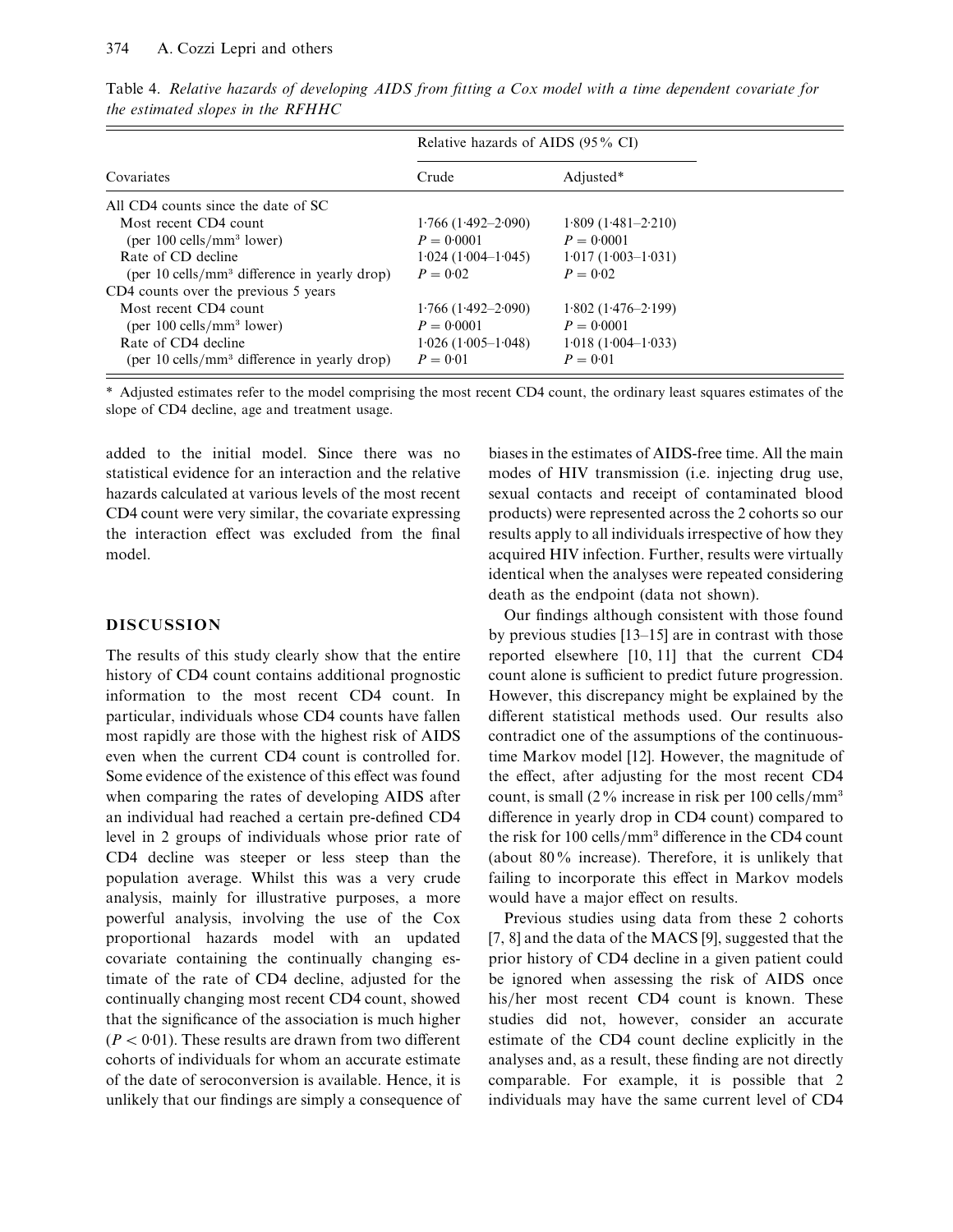count at different times after seroconversion simply because their CD4 count at seroconversion was different while they may well have experienced the same mean CD4 decline.

The possible biases and limitations of this study should be mentioned before drawing firm conclusions. First of all, given the lack of plasma viral load data in these cohorts we cannot rule out the possibility that the rate of CD4 decline is a simple surrogate of individuals' levels of viraemia i.e. that individuals with the steepest CD4 decline are also those with the highest plasma viral load. It remains to be seen if the prognostic role of the rate of CD4 decline is confirmed once measurements of plasma viral load are available for these patients.

The results obtained using the Italian cohort might be biased by the exclusion of 309 individuals of the ISSC, 24% of the entire cohort, who had fewer than three CD4 count measurements. These individuals are more likely to be the faster progressors or recent seroconverters; almost a half of these patients seroconverted after 1990. Unfortunately, we did not have enough CD4 measurements to calculate an accurate estimate of their rate of CD4 decline, so we could not assess the prognostic value of the rate of CD4 decline in this subgroup of individuals. However, median age and baseline CD4 count were similar in the group of patients excluded and in those used for this analysis; median age was 26 (range 17–59) in patients excluded compared to 27 (range 14–66, Table 1) in the study population and the median baseline CD4 count was 594 (range 5–1875) and 629 (range 5–1984), respectively.

The usage of nucleoside monotherapy has been shown to delay progression to AIDS and to have a small impact on the CD4 count [18–21]. Since the CD4 count is not a perfect surrogate for the development of AIDS, the association between the rate of CD4 decline and the risk of AIDS in the individuals who received treatment might simply be a result of bias. However, the effect of prior CD4 decline remains significant after adjusting for treatment usage. More recently, the introduction of protease inhibitors and treatment strategies which include these potent drugs in combination with nucleosides, appears to have led to reductions in the risk of AIDS and dramatic changes in CD4 counts following treatment [27–29]. As these patients were followed up until the end of 1995, no patients had the opportunity to receive these potent drug regimens. However, it is unclear what the effects of these treatment-induced changes will have on the result of our study and we await the opportunity to study this issue at a later date when sufficient data is available for the analysis.

While it is well established that in treatment-naïve or lightly treated patients the general underlying CD4 trend is one of monotone decay, there is no agreement on the best explanatory model for estimating individual and population rates of CD4 count decline. The most common assumption is that the underlying pattern of CD4 decline is linear on the square root scale [10, 27–30]. Even if the linear assumption (on the raw CD4 count) may not be the 'correct' model to explain the biologic complexity of the rate of CD4 decline, in this paper we used this assumption because we believed that it was sufficiently successful to obtain good 'working' estimates of the rate of CD4 decline over the relatively short term and that the actual number of CD4 cells is more familiar to clinicians than any other transformed figure. Further, we drew the same conclusions when we repeated the analysis using the logarithmic or the square root transformation of CD4 count both for the most recent count and for estimating the rate of decline.

When searching for pathogenic mechanisms the relationship between the true underlying CD4 count and the disease progression is of primary interest. However, despite the introduction of new laboratory methods and quality control schemes to standardize methods, the CD4 count remains an imperfectly measured marker and the observed relationship between the measured CD4 count and HIV progression may not be the same as the relationship between the underlying CD4 trend and the disease.

In conclusion, these data provide evidence that the rate of CD4 decline provides additional prognostic information which is not contained in the most recent CD4 count. Whilst the effects reported are relatively small and, as such, are unlikely to dramatically alter clinical decisions, our study recognised the predicting role of the rate of CD4 decline, a refining step in the process of defining markers of HIV progression.

#### **ACKNOWLEDGEMENTS**

Alessandro Cozzi Lepri has been funded by a grant from Ministero della Sanita'-Istituto Superiore di Sanità. The Italian Seroconversion Study has been supported by Ministero della Sanità-Istituto Superiore di Sanità, 1994–95 AIDS Research Project, grant number 930 O.